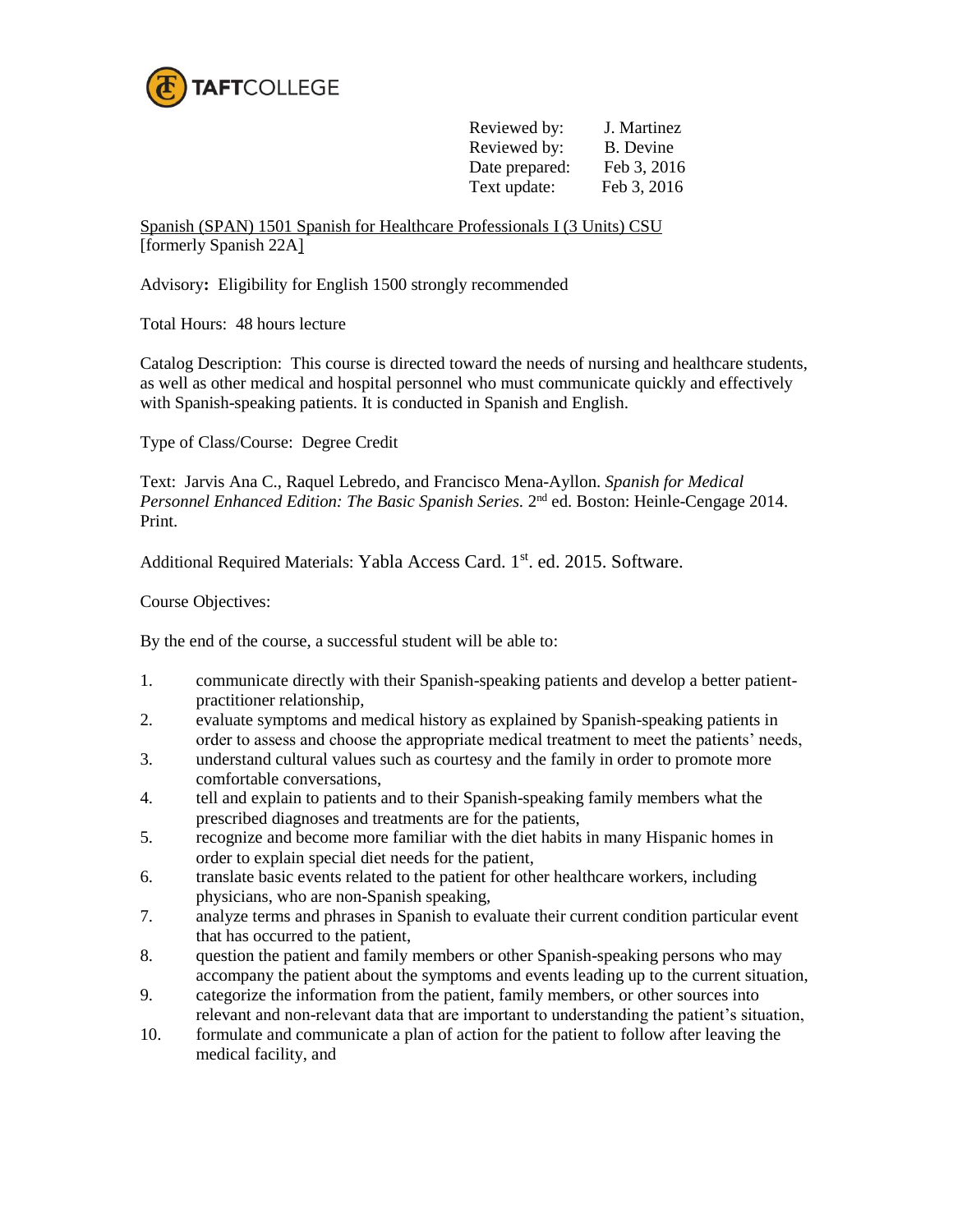

11. assess follow-up meetings and information for the patient in order to appraise his/her progress and communicate future healthcare instructions to the patient and family members.

Course Scope and Content:

## Unit I Communicating with Patients

- A. Introduction to basic pronunciation and intonation skills in Spanish
- B. Accentuation/ phonetic stress
- C. Greetings and departures
- D. Vocabulary related to numbers, days of the week, months, and telling time
- E. Parts of the body, external and internal organs
- F. Translate simple sentences from English into Spanish
- G. Formulate questions and learn to give appropriate answers
- H. Specialized vocabulary related to hospital equipment and health care practices
- I. Vocabulary related to food and nutrition
- J. Translate pharmaceutical terms from English to Spanish

## Unit II Hispanic Values and Customs

- A. Common foods and their nutritional composition
- B. Family structure and the roles of family members
- C. Traditional health beliefs and practices
- D. Effect of religion and health beliefs
- E. Predominant cultural values (e.g., courtesy, dignity, acceptance of suffering)
- F. The significance of common verbal and nonverbal communications

## Unit III Grammar

- A. Gender and plural of nouns
- B. Adjective and noun agreement
- C. Conjugation of most common regular and irregular verbs in the present tense
- D. Formation of questions and answers
- E. Formation and usage of idiomatic expressions
- F. Usage and placement of direct, indirect, and reflexive pronouns
- G. Use of special command forms to show respect

Learning Activities Required Outside of Class:

The students in this class will spend a minimum of 6 hours per week outside of the regular class time doing the following:

- 1. Reading the assigned readings
- 2. Studying for the quizzes and exams
- 3. Watching and working on assigned Yabla videos

Methods of Instruction: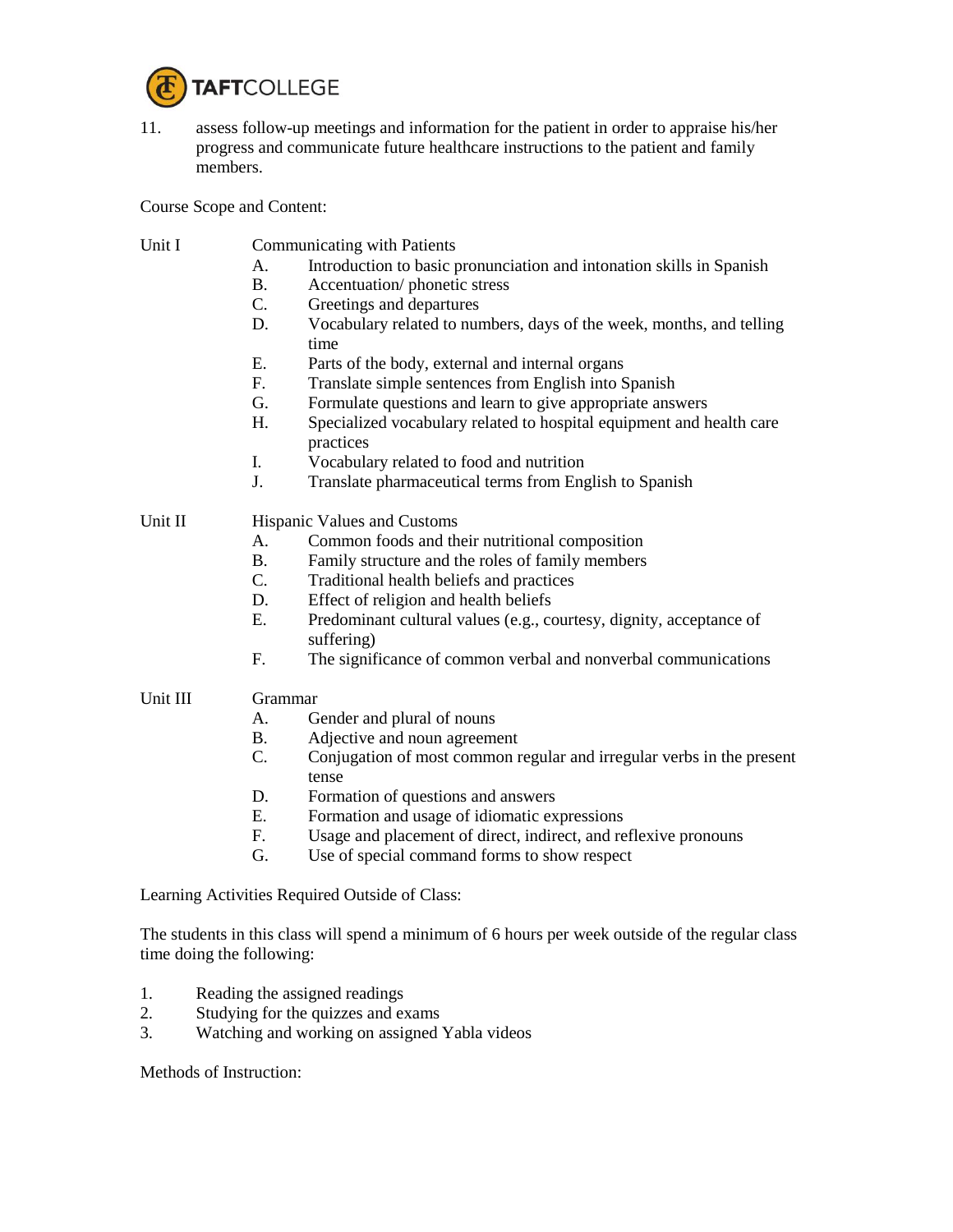

- 1. Class discussion on the current topics<br>2. Small group work on a group presentary
- Small group work on a group presentation
- 3. Textbooks
- 4. CDs
- 5. Media/Power Point Presentations
- 6. Yabla videos

Methods of Evaluation:

- 1. Class exercises
- 2. Objective quizzes
- 3. Essay midterm and final exams
- 4. Individual research paper or group presentation on research topic

Supplemental Data:

| <b>TOP Code:</b>             | 110500: Spanish                                                      |
|------------------------------|----------------------------------------------------------------------|
| <b>SAM Priority Code:</b>    | E: Non-Occupational                                                  |
| <b>Distance Education:</b>   | Online; Offline                                                      |
| Funding Agency:              | Y: Not Applicable(funds not used)                                    |
| Program Status:              | 2: Stand-alone                                                       |
| Noncredit Category:          | Y: Not Applicable, Credit Course                                     |
| <b>Special Class Status:</b> | N: Course is not a special class                                     |
| <b>Basic Skills Status:</b>  | N: Course is not a basic skills course                               |
| Prior to College Level:      | Y: Not applicable                                                    |
| Cooperative Work Experience: | N: Is not part of a cooperative work experience education<br>program |
| Eligible for Credit by Exam: | E: Credit By Exam                                                    |